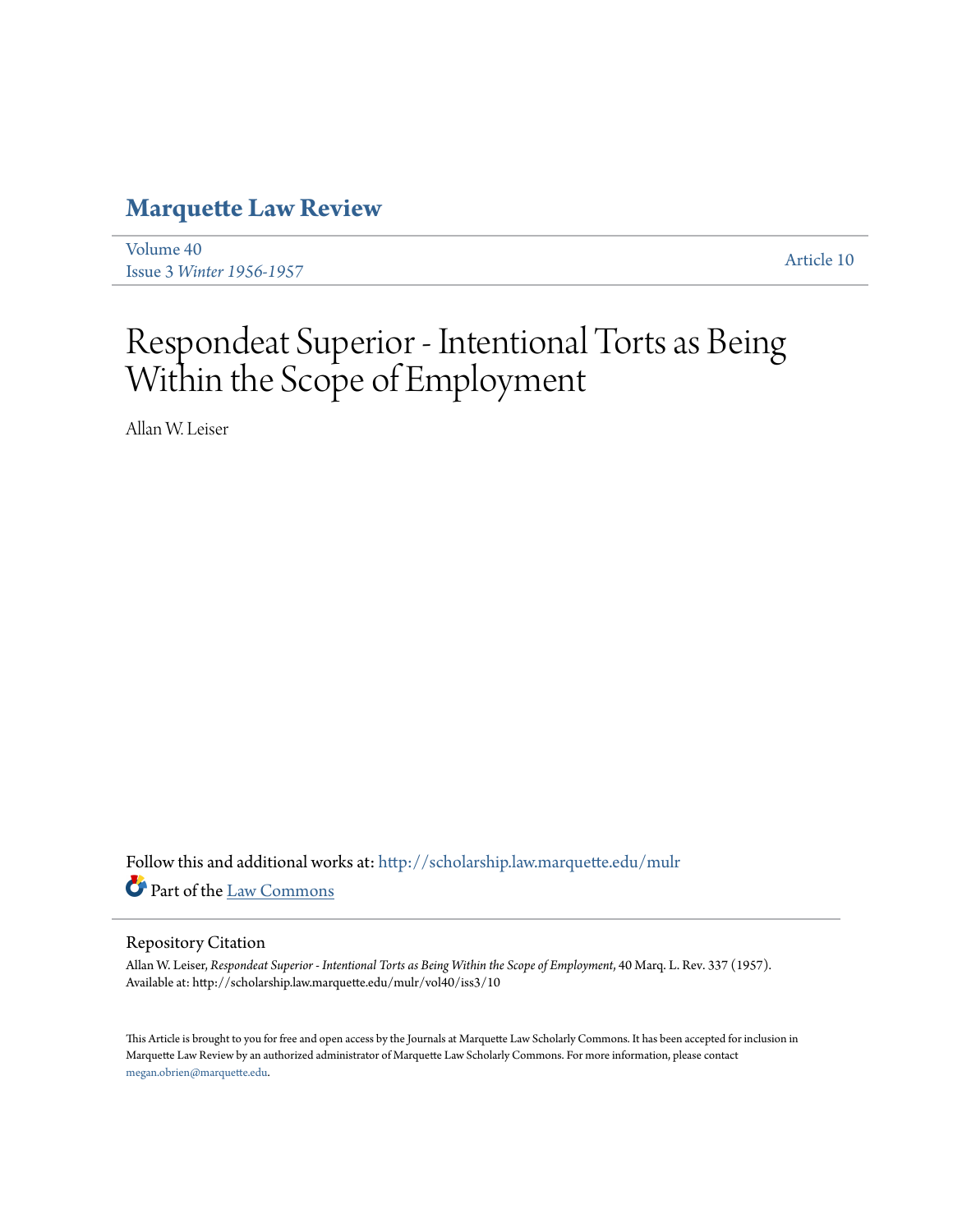## RESPONDEAT SUPERIOR - INTENTIONAL TORTS AS **BEING** WITHIN THE SCOPE OF EMPLOYMENT

It is possible for a defendant to become liable in an action at law in two ways, the first being by virtue of his own acts or omissions and the second by virtue of the relationship in which he has placed himself. A master may be subject to liability for the acts of his servant in both or either of these respects.'

A master may subject himself to liability based upon his own acts or omissions in several ways:

- **1.** The master may be liable to third persons due to his negligence in the selection of his servant. This case arises when the particular servant is unfit or incompetent to perform the duties for which he was employed, especially if such duties require special skill or training.<sup>2</sup>
- *2.* The master may be liable to third persons for his negligence in failing to instruct his servants as to the proper method for performing the work.3
- 3. The master is subject to liability for the torts of his servants where the act is done under his express instruction or under circumstances indicating an acquiescence by the master.4
- 4. The master may be liable due to his acquiescence in previous similar tortious acts of his servant, although outside the scope of the servant's employment.<sup>5</sup>
- 5. The master is subject to liability when he ratifies the tortious act of his servant.<sup>6</sup>

The master's liability may also be based upon his participation in the master-servant relationship itself. This liability results from what is known as the doctrine of respondeat superior. Under this doctrine, a master is liable for injury to person or property resulting from the acts of his servant done within the scope of his employment in the master's service.' The doctrine seems to have been founded on public policy, its purpose being to allocate to the business the risks normally attendant thereto.<sup>8</sup>

It can be observed from the statement of the doctrine that there are two major requirements which must be met before it will apply. First, a true master and servant relationship must obtain in order that the master may be properly charged with the servant's act as his own.<sup>9</sup> Second, the tortious act of the servant must be done within

*<sup>139</sup>*C. J., MASTER **AND SERVANT,** §1446-1451. 2 Holladay v. Kennard, 12 Wall. (U.S.) 254, 20 L.Ed. 390 (1870).

**<sup>3</sup>**Penas v. Chicago, etc., R. Co.. 112 Minn. 203, 127 N.W. 926 (1910).

<sup>4</sup> Barden v. Felch, 109 Mass. 154 (1872).

<sup>&</sup>lt;sup>5</sup> Fletcher v. Baltimore, etc., R. Co., 168 U.S. 135, 18 S.Ct. 35 (1897)<br><sup>6</sup> Lee v. Lord, 76 Wis. 582, 45 N.W. 601 (1890).<br><sup>7</sup> Ratcliffe v. Chicago, etc., R. Co., 153 Wis. 281, 141 N.W. 229 (1913)<br><sup>8</sup> Mechem. Ourt.rwes of

**<sup>9</sup>** Pennsylvania Co. v. Roy, 102 U.S. 451, 26 L.Ed. 141 (1880).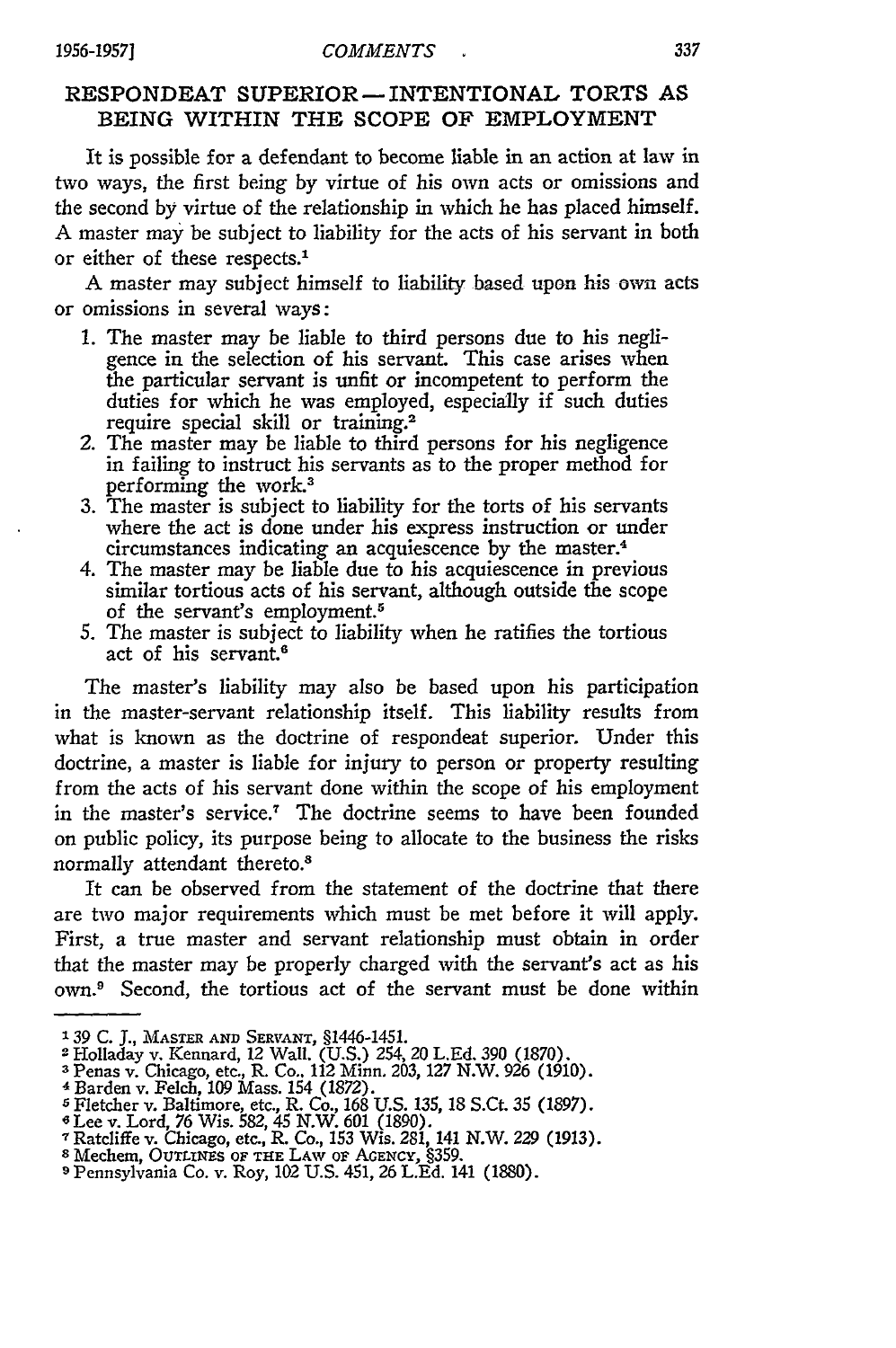the scope of his employment.10 The scope of employment concept is not susceptible to minute delineation or definition. In general it can be said that those acts done with the express or implied authority of the master are within the scope of employment of the servant.<sup>11</sup> Acts which are done by the servant by virtue of his employment and in furtherance of its ends are deemed to be done within the scope of employment.<sup>12</sup>

It is well established that liability under the doctrine will result from the negligent acts of the servant.<sup>13</sup> However, courts were reluctant to apply the doctrine to the wilful acts of the servant, although done within the scope of the servant's employment, unless the master had expressly authorized or assented to such acts.<sup>14</sup> It seems to be generally conceded at this time, however, that the master is liable for the wilful and malicious acts of his servant if performed within the scope of his employment.<sup>15</sup> Such liability is also predicated on the doctrine of respondeat superior.<sup>16</sup> The Michigan court refused to adopt the modern rule in the *Ducre* case,<sup>17</sup> denominating it as "an extreme which this court is not willing to follow." In that particular case the court denied recovery against the defendant whose clerk had assaulted the plaintiff, who had provoked the attack by using obscene language in the defendant's store.

With these basic principles in mind, it is the purpose of this discussion to review the construction which the courts have put on the scope of employment requirement in the area of intentional torts.

The courts look with disfavor or at least slight trepidation upon the decisions setting up scope of employment as the prime requisite. Although still adhering to the older rule, the New York courts held that even if scope of employment were the only consideration, a wilful tort is deemed by the law to be a stepping aside from the course of employment.<sup>18</sup> The Texas court held that a wilful tort was prima facie evidence of an act done outside the scope and authority of the servant's employment.<sup>19</sup> These courts seemed to think that public policy would be better served by refusing to allow recovery against the master when, due to the intentional nature of the tortious act involved, the master had so little of the element of control inherent in the masterservant relationship.

**<sup>10</sup>**Fireman's Fund Ins. Co. v. Schreiber, 150 Wis. 42, 135 N.W. 507 (1912).

**<sup>11</sup>**Gerstein v. C. F. Adams Co., 169 Wis. 504, 173 N.W. 209 (1919). **<sup>12</sup>**Hinlde v. Chicago, etc., R. Co., (Mo.) 199 S.W. 227 (1917).

<sup>&</sup>lt;sup>13</sup> Blumenfeld v. Meyer-Schmid Grocery Co., 206 Mo. A. 509, 230 S.W. 132 (1921)<br><sup>14</sup> Wright v. Wilcox, 19 Wend. (N.Y.). 343 (1838). 4 Billmenteid v. Meyer-Schmid Grocery Co., 200<br><sup>14</sup> Wright v. Wilcox, 19 Wend. (N.Y.) 343 (1838<sub>.</sub><br>15 39 C. I., Master ann Servant, §1487.

**<sup>16</sup>**Marx v. Ontario Beach Hotel, etc., Co., 211 N.Y. 33, 105 N.E. 97 (1914).

<sup>1</sup> Ducre v. Sparrow-Kroll Lumber Co., 168 Mich. 49, 133 N.W. 938 (1911). **<sup>18</sup>**Wright v. Wilcox, 19 Wend (N.Y.) 343 (1838).

**<sup>&#</sup>x27;9** Gulf, C., and S. F. Ry. Co. v. Reed, 80 Tex. 362, 115 S.W. 1105 (1891).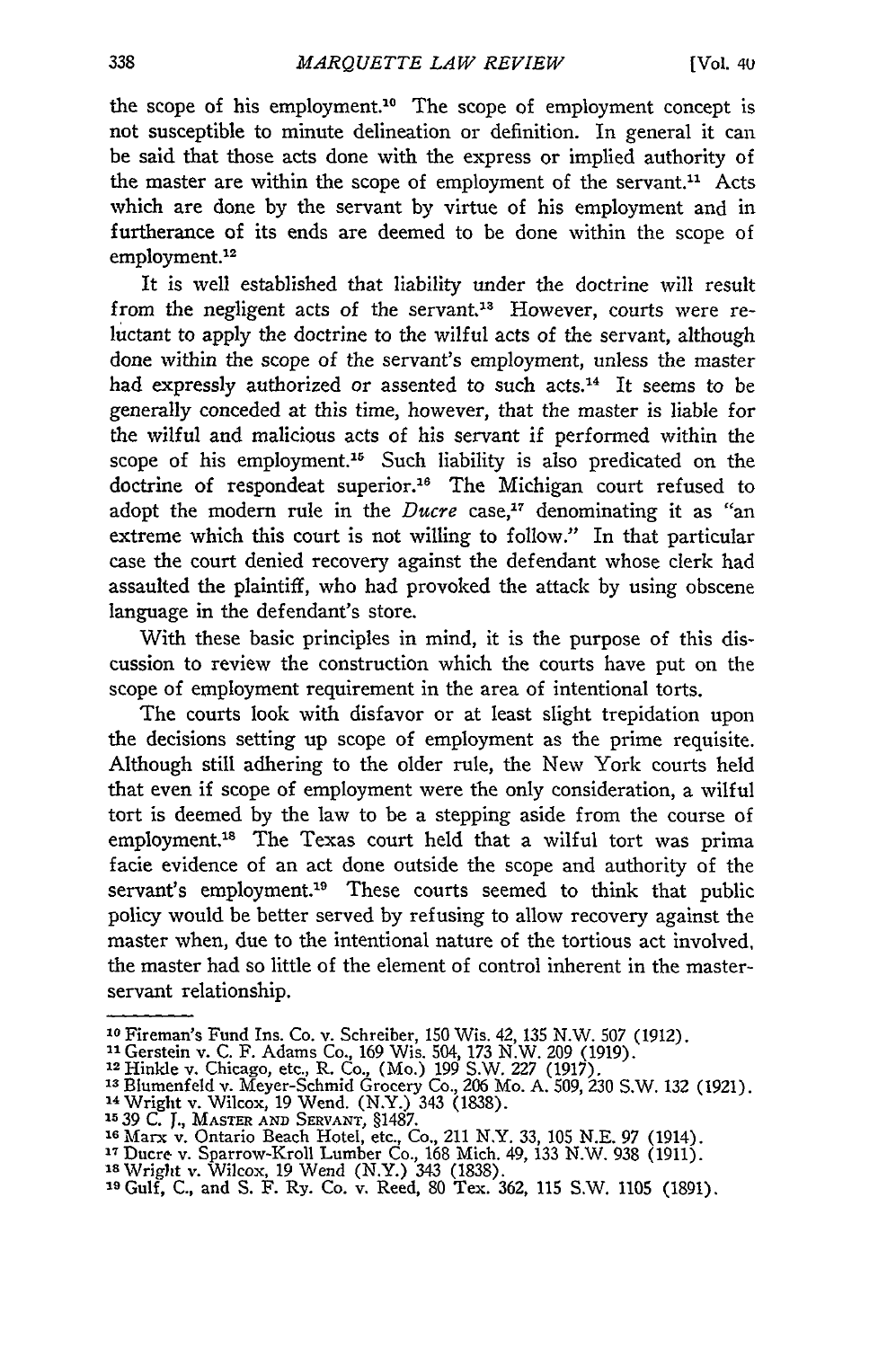Some jurisdictions, although committed to the rule that the master is liable for wilful torts within the scope of the employment, have maintained a strict attitude and refused to consider a wilful tort as generally being within the scope of employment. In a recent Oregon case, the defendant railroad company had employed a servant to remove obstructions from its right of way. The servant attempted to put out a fire built by the plaintiff near the defendant's bunkhouse. An argument ensued which was abruptly concluded when the servant struck the plaintiff across the head with a shovel. The court, in holding that the defendant company was entitled to a directed verdict, said:

"Faherty was serving no purpose of the defendant, real or implied, in engaging in the argument. The injury arose out of the argument, not out of anything Faherty was doing in the interests of his master."<sup>20</sup>

Under this strict construction of the scope of employment requirement, it appears that the tortious act of the servant must somehow be furthering the master's business. It follows that in such jurisdictions, a master is generally not subject to liability for the wilful torts of a servant. There is, however, one exception which appears to cover most of the cases in which the mastef's business would be served'by a wilfully tortious act. This occurs when the nature of the particular employment authorizes the use or performance of tortious acts. The usual example of this type of employment is found in those cases in which the service to be rendered impliedly necessitates, authorizes, or at least anticipates the use of force.<sup>21</sup> In such cases, the master may be liable to a third person for the assault and battery of his servant when such servant uses excessive force or uses any force against a third person without a right to do **So. <sup>2</sup> <sup>2</sup>**

This situation approximates an actual authorization, but the courts have held the master liable on the theory that the authorization arose from the employment rather than from the employer. The authority is considered as implied from the nature of the employment.<sup>23</sup>

An example of this type of employment is found in the cases of night watchmen, doormen, and detectives. The master is subject to liability for the assaults of such servants, at least while they are performing their duties.<sup>24</sup>

Another example of this type of employment is found in the cases of servants hired to retake the master's property from third persons. In such cases, the master is also subject to liability for excessive or unwarranted force.<sup>25</sup>

<sup>20</sup> Barry v. Oregon Trunk Ry., 197 Ore. 246, 253 P.2d 260 **(1953).**

**<sup>21</sup>**39 C. **.,** MASTER **AND** SERVANT, §1506. 22 Denver, etc., R. Co. v. Harris, 122 U.S. 597, 7 S.Ct. 1286 (1887).

<sup>23</sup> Benver, etc., R. Co. v. Harris, 122 U.S. 397, 7 S.Ct. 1286 (1887).<br><sup>24</sup> Rogahn v. Moore Mfg., etc. Co., 79 Wis. 573, 48 N.W. 669 (1891)<br><sup>24</sup> Dickson v. Waldron, 135 Ind. 507, 34 N.E. 506 (1887). <sup>25</sup> Denver, etc., R. Co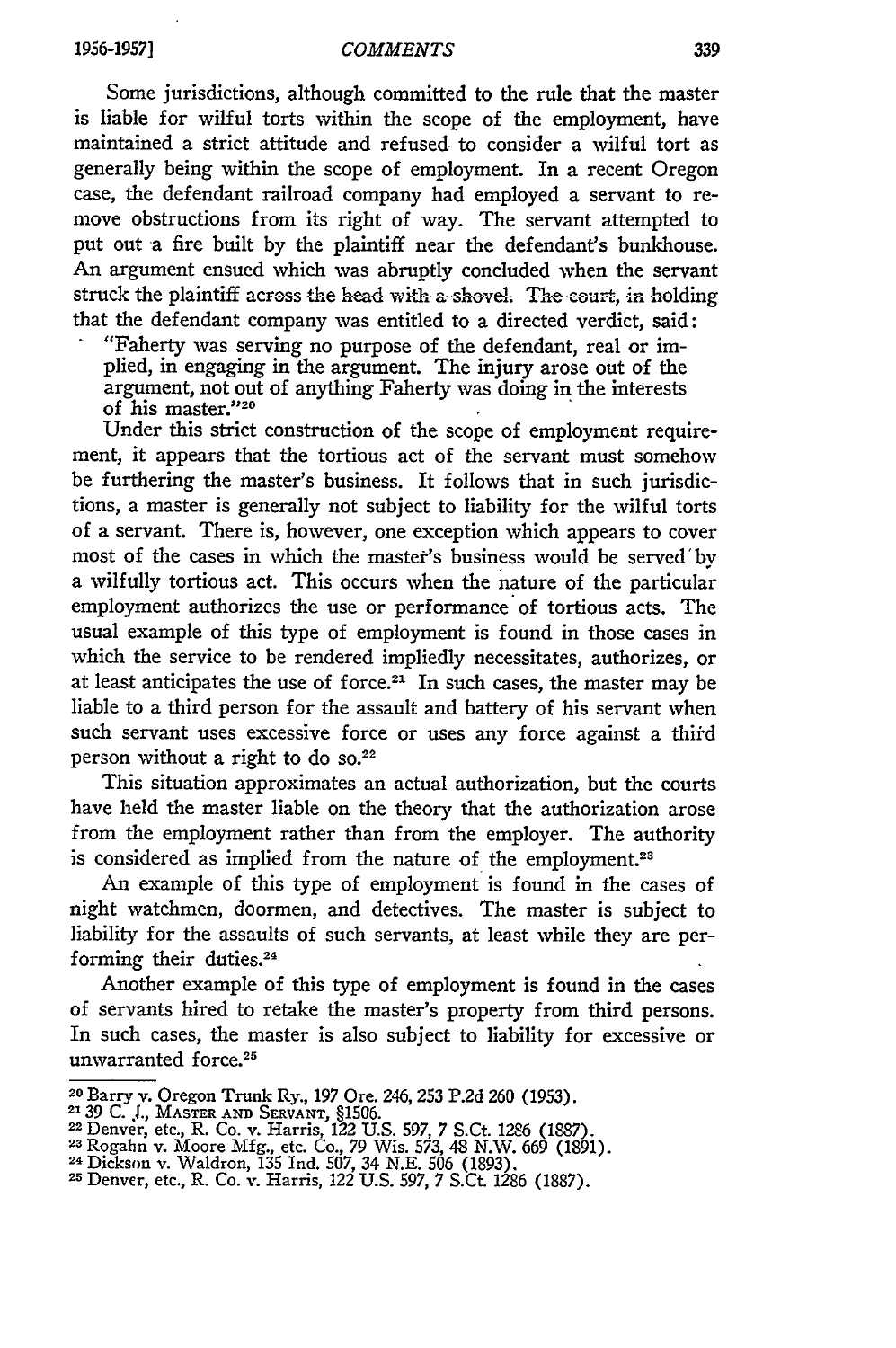Some cases have held that, when a servant is employed to collect money due the master, an assault committed on a third person renders the master subject to liability.<sup>26</sup>

It can be deduced from these decisions that, in jurisdictions adhering to a strict construction of the scope of employment requirement, the master is not subject to liability for the intentional or wilful torts of his servant unless he can be held for his own acts or omissions, such as ratification or assent, or unless the type of employment by its nature authorizes the commission of such torts.

This classic conception of the master's non-liability for the wilful torts of his servant has been recently subjected to some sweeping liberalization. This is illustrated by a recent Georgia case.<sup>27</sup> In this case, the defendant's employee was playing baseball for the defendant's industrial league team. The plaintiff was searching for a lost child; and, in so doing, crossed the center field position played by the employee. The servant ordered the plaintiff to leave, an argument ensued, and the servant assaulted the plaintiff after the plaintiff had turned away to leave. In affirming the order overruling the defendant's demurrer, the court said the test of liability was not whether the servant had stepped aside from his employment, but whether the act was so closely connected to his employment that it could be considered a part thereof. The court made no mention of whether the employment authorized the use of force by its nature, but it would seem rather difficult to stretch these facts to fit this requirement.

The development of this attitude parallels the increasing liberality of decisions in workman's compensation cases. The rule in such cases is that the injury must arise from or out of the employment.<sup>28</sup> Courts have declared, however, that a liberal construction of this requirement is necessary.<sup>29</sup> The test of employer's liability has, under such liberal construction been merely the relation of the employment to the risk.<sup>30</sup>

The courts are of the opinion that the liberalization is just since it is the duty of the employers to see that the acts authorized by him are properly performed. $31$  This might be better explained by stating that the acts of a servant are, in effect, the acts of the master at least in that they would not be performed but for the planning of the master. This instigation, plus the control inherent in the master-servant relationship, combine to make the servant's acts constructively those of the master. It seems then to follow that the master should be responsible

**<sup>26</sup>**Bergman v. Hendrickson, 106 Wis. 434, **82** N.W. 304 (1900). **<sup>2</sup> <sup>7</sup>**Minnesota Mining, etc., Co. v. R. L. Ellington, 92 Ga.App. 24, 87 S.E.2d 665 (1955). **<sup>28</sup>**Pacific Employers Ins. Co. v. Industrial Acc. Comm., 26 C.2d 286 158 P.2d 9

<sup>(1945).</sup> **<sup>29</sup>***Ibid.*

*<sup>30</sup>Ibid.*

**<sup>31</sup>**Jozwiak v. United States, **123** F.Supp. 65 (1954).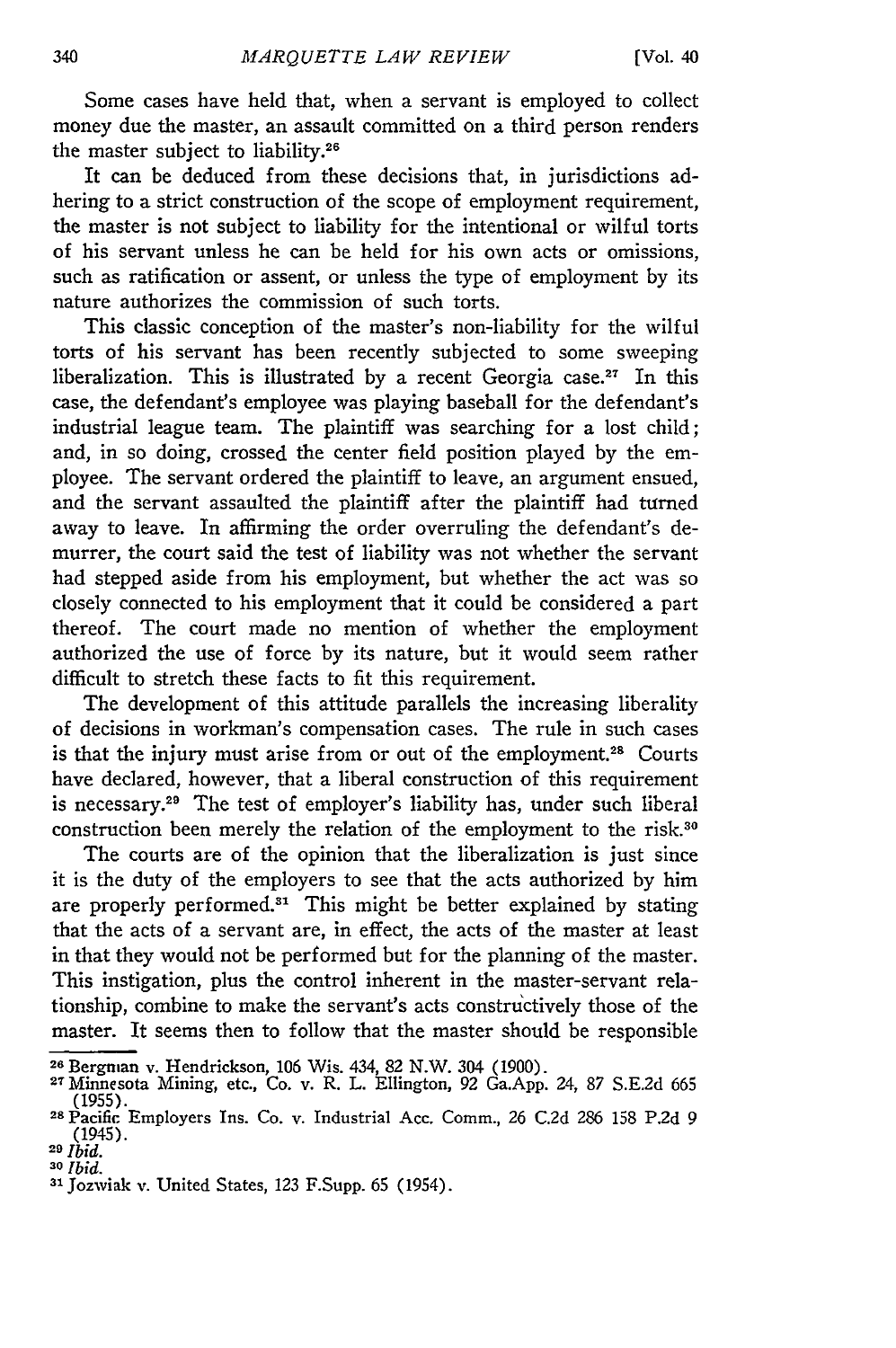in equal degree for his actual and constructive acts. The master would be liable if he committed an intentional tort while he himself was doing the act, therefore he should be liable for such torts committed while he was constructively acting.

It appears to the writer that the basis for the liberalization comes to rest in the "deeper pockets" doctrine favored in the law today. The doctrine of respondeat superior was based on public policy,<sup>32</sup> which policy demands an increased application to the intentional tort area.

When this attitude is applied to situations arising out of an assault and battery by the servant, the courts hold that the dispute out of which the tort arises must merely be connected with the employment and the assault must merely grow out of the dispute in order to subject the master to liability.<sup>33</sup> This new trend of thought is opposed to the rule of the *Barry* case,<sup>34</sup> where the court denied recovery to the plaintiff because the injury arose out of the argument. Under the new attitude, the fact that the injury arose out of the argument is a factor upon which liability can be based.

Another striking example of the liberalized interpretation of the scope of employment requirement is found in a California **case.<sup>3</sup> <sup>5</sup>** The court allowed the plaintiff to recover for injuries sustained in the following manner: The defendant's salesman was driving a companyowned car home from a night sales meeting. The plaintiff swerved his car in passing the salesman, forcing him off the road. The salesman turned his car, pursued the plaintiff, and forced him to pull over and stop. The salesman then proceeded to assault the plaintiff causing serious physical injury. The court, in allowing recovery, said that the servant need have no intent to further the business of the master as long as the assault grew out of a dispute which arose in the scope of employment, and that the assault was one of the risks which the business must bear.<sup>36</sup> It would appear that, although the act of driving home from such a meeting was within the scope of employment, the assault after a rather lengthy pursuit was an act entirely apart from the employment and should have been regarded as a "stepping-aside" from the service. The salesman stated at the trial that his purpose was to stop an incompetent driver.<sup>37</sup> This would clearly show that he was not acting for his employer.

The liberalization reached its logical conclusion in a case where it was held that the servant need not be furthering the master's business

<sup>32</sup> Mechem, OUTLINES OF **THE LAW oF AGENCY, §359.**

<sup>33</sup> Chicago Mill and Lumber Co. v. Bryeans, 137 Ark. 341, 209 S.W. 69 (1919)<br>Tri-State Coach Co. v. Walsh, 188 Va. 299, 49 S.E.2d 363 (1948).<br><sup>34</sup> Barry v. Oregon Trunk Ry., 197 Ore. 246, 253 P.2d 260 (1953).

**<sup>35</sup>**Pritchard v. Gilbert, 107 C.A.2d **1,** 236 P.2d 412 (1951). *U Ibid.*

<sup>&</sup>lt;sup>26</sup> Ibid.<br><sup>37</sup> Ibid.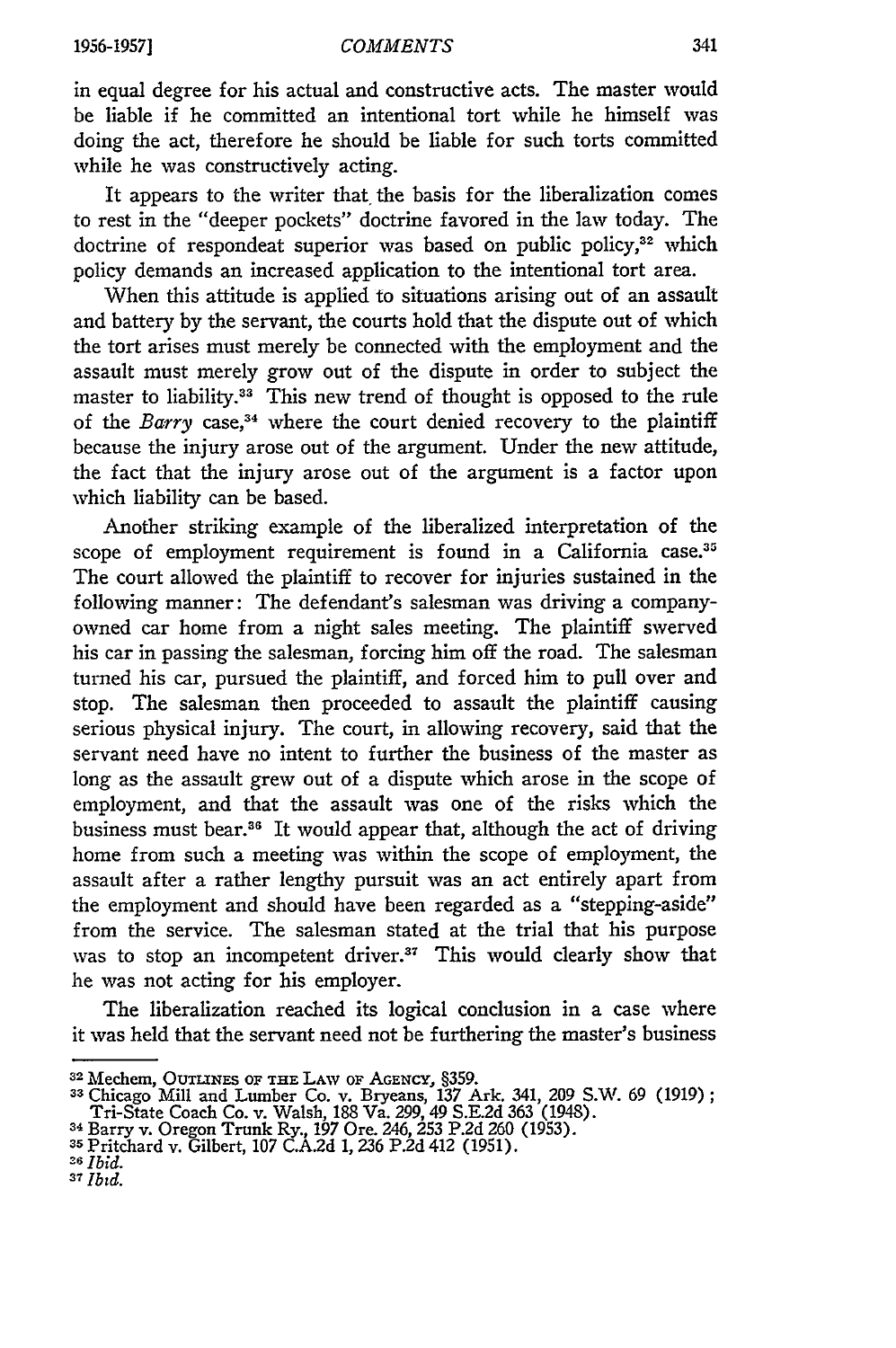but the master could become liable for the personal animosity of the servant.<sup>38</sup> The only limit recognized in this case, and in most cases, arises when the employee completely abandons his employment at the time of the commission of the tort and is, at the time of the tortious act, wholly serving his own purpose.<sup>36</sup>

It is possible that this liberalization could reach the point decided in an older case which rather prematurely held the master liable for the wilful tort of a servant-driver. The court held that any malice or animosity of the servant would not only fail to protect the master against liability, but could actually be considered to increase the damages awarded.40

The end result of these decisions and changing attitudes has not resulted in a new rule of law. The doctrine of respondeat superior is still stated by the courts as subjecting the master to liability for any tortious acts of his servants committed within the scope of their employment. The liberalization has come in the application of the scope of employment requirement. The requirement is admittedly not suscepible of clear and concise definition being perhaps best defined as "whatever is done by the employee by virtue of his employment and in furtherance of its ends."<sup>41</sup> It has been stated that in doubtful cases the question of whether the servant was within the scope of his employment will be resolved against the master, since he is responsible for setting the force in motion.<sup>42</sup>

Some courts have held that the intent of the servant in his performance of the act is determinative of whether the act is within the scope of employment.<sup>43</sup> This appears contrary to the well-settled general rule that the intention of the servant has no effect as to whether the tortious act itself was done within the scope of employment.<sup>44</sup> The intent of the servant could prove useful in doubtful cases in helping to determine whether a particular act was within the scope of employment. 45 This would be logical when one considers that the policy of the law subjects a master to liability as a business risk. The liability is based upon the relationship or the business rather than the particular acts. Therefore, since the effect upon the third person remains the same regardless of the servant's intent, the intent should not be determinative of the master's liability.

Wisconsin has followed the general rule, but has refused to overliberalize the construction of the scope of employment requirement.

**<sup>38</sup>**Fields v. Sanders, *29* C.2d 834, 180 P.2d 684 (1947).

**<sup>39 35</sup>** Am. JuR., MASTER **AND SERVANT,** §556. <sup>40</sup>Hawes v. Knowles, 114 Mass. 518, 19 Am.Rep. 383 (1874).

<sup>41 39</sup> C. J., MASTER AND SERVANT, §1472.<br>
42 Robards v. P. Bannon Sewer Pipe Co., 130 Ky. 380, 113 S.W. 429 (1908)<br>
43 Hoffman v. Roehl, 61 Mont. 290, 203 Pac. 349 (1921).<br>
44 Craker v. Chicago, etc., R. Co., 36 Wis. 657, 1

<sup>45</sup>Colley v. Lewis, 7 Ala. App. 593, 61 So. 37 (1913).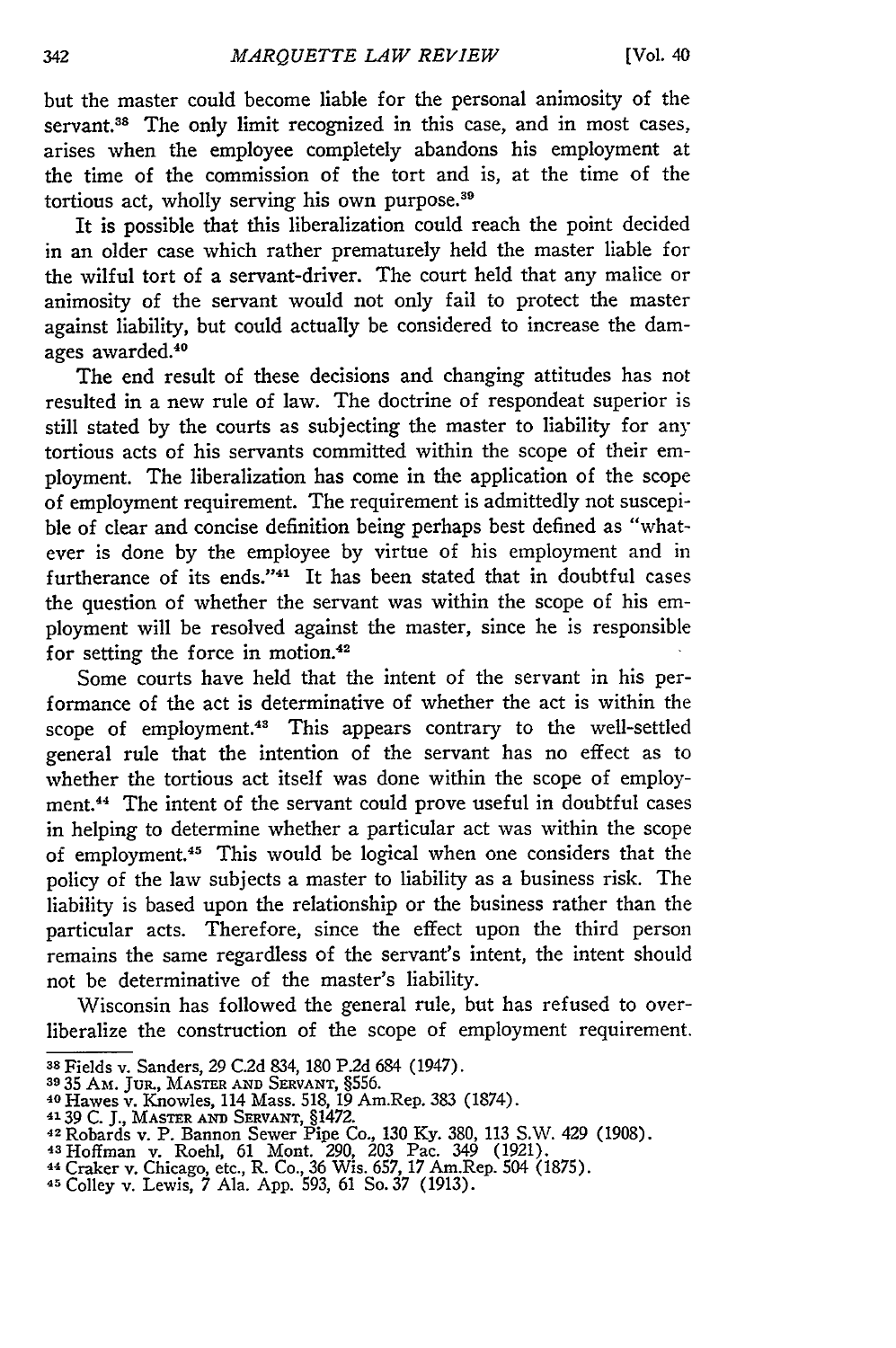In the *Rogahn* case,<sup>46</sup> a complaint was allowed to stand which alleged that the defendant's foreman, who was authorized to hire and discharge employees, had maliciously assaulted the plaintiff in the course of discharging him from his duties. The Court recognized the doctrine of respondeat superior, and held that the act of the foreman was within the scope of his employment because authorized. The Court stated that, if the use of force was authorized, the fact that excessive force was used would not destroy the authorization. Thus, although the doctrine was stated, the case seems actually to have been decided on the grounds of implied authority. In another case, the Court allowed recovery to a plaintiff assaulted by the defendant's bartender. The bartender claimed that the plaintiff had insulted him and that he had no thought of furthering his master's business at the moment of the tortious act. The Court held that the collection of money, for drinks served, was within the scope of employment and the use of excessive force or the presence of a malicious intent did not obviate the master's liability.<sup>47</sup>

In the *Gerstein* case,<sup>48</sup> the defendant's employee assaulted the plaintiff while repossessing a clock after the plaintiff had defaulted on her installment payments. The Court allowed recovery; and, although finding no express or implied authority to use force, held that the act was clearly within the scope of employment. The decision, therefore, seems to be directly based on respondeat superior, although the doctrine was not specifically mentioned. In the *Mandel* case,<sup>49</sup> the plaintiff claimed damages as a result of an assault by the defendant's rate clerk. The evidence tended to show that a rate dispute was followed by insults by the servant and plaintiff after which the alleged assault occurred. The Court held that the assault, although commencing within the scope of employment, was purely personal. The Court considered that the insults constituted a stepping aside. The case was reversed and a new trial ordered on the grounds that the question of scope of employment should have been submitted to the jury. This decision marks a point of departure from the liberal trend of the previous cases. It will be remembered that modem cases hold that recovery is allowed as a matter of law if the assault grew out of a dispute which in turn arose out of the employment.50 In the *Linden* case, the Court was confronted with an assault by a cab driver on a porter who carried the luggage of a passenger to a cab belonging to another company. The Court held that a demurrer to the complaint should

**<sup>46</sup>**Rogahn v. Moore **Mfg.,** etc., Co., **79** Wis. 573, 48 N.W. 669 (1891).

**<sup>4</sup>**Bergman v. Hendrickson, 106 Wis. 434, 82 N.W. 304 (1900). 48 Gerstein v. C. F. Adams Co., 169 Wis. 504, **173** N.W. 209 (1919).

**<sup>9</sup>**Mandel v. Byram, 191 Wis. 446, 211 N.W. 145 (1926). **<sup>50</sup>**Chicago Mill and Lumber Co. v. Bryeans, 137 Ark. 341, 209 S.W. 69 (1919);

Tri-State Coach Co. v. Walsh, 188 Va. 299, 49 S.E.2d 363 (1948).